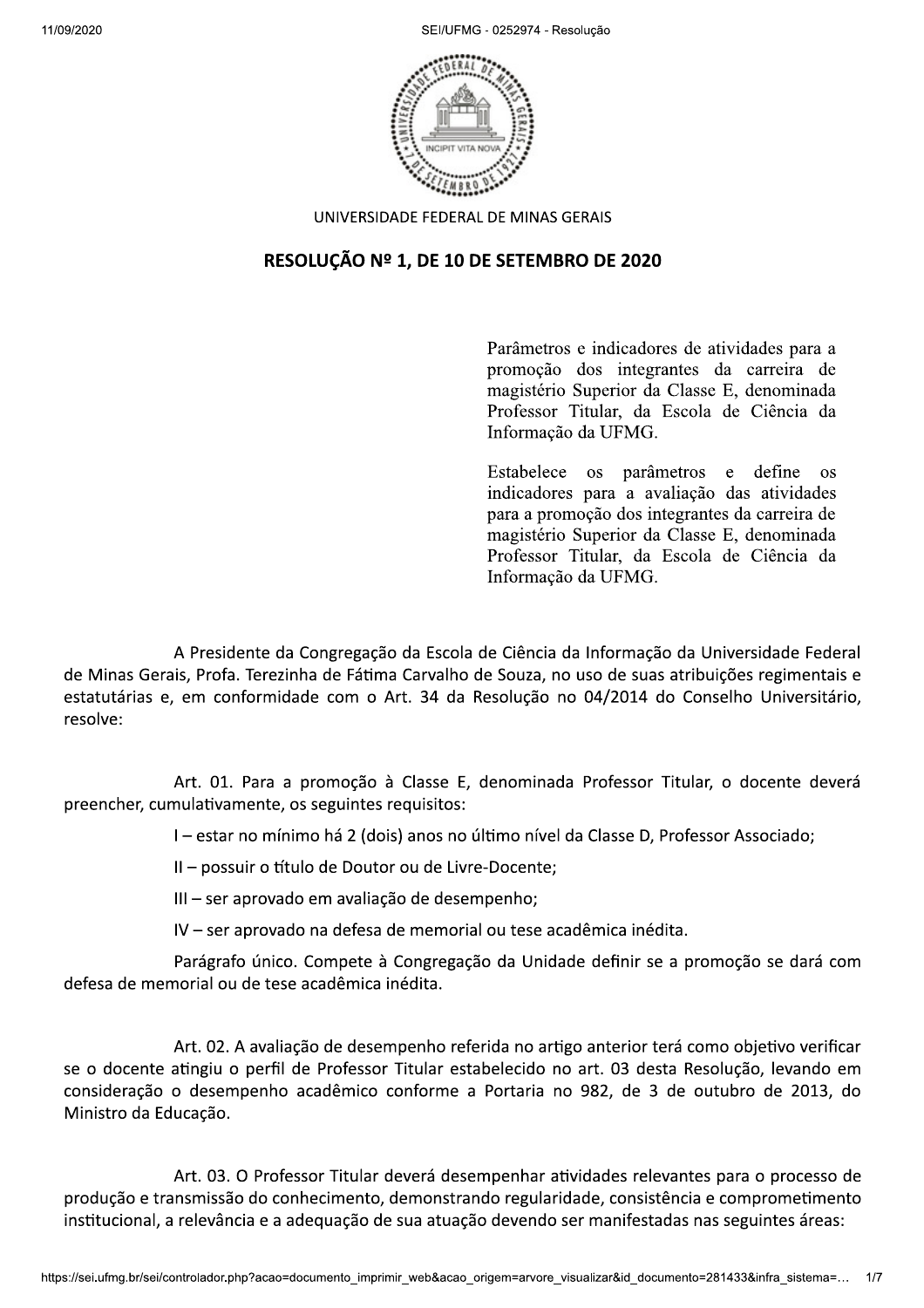## SEI/UFMG - 0252974 - Resolução

I - atividades de ensino e orientação, nos níveis de graduação e/ou mestrado e/ou doutorado e/ou pós-doutorado e/ou residência, respeitado o disposto no art. 57 da Lei no 9.394, de 20 de dezembro de 1996:

II - atividades de produção intelectual, demonstradas pela publicação de artigos em periódicos e/ou publicação de livros e capítulos de livros, e/ou publicação de trabalhos em anais de eventos, e/ou registros de patentes, softwares e assemelhados, e/ou produção artística, demonstrada também publicamente por meios típicos e característicos das áreas de cinema, música, dança, artes plásticas, fotografia e afins.

III - atividades de extensão, demonstradas pela participação em eventos e cursos e pela organização dos mesmos, pelo envolvimento em formulação de políticas públicas, por iniciativas promotoras de inclusão social ou pela divulgação do conhecimento, dentre outras atividades;

IV - coordenação de projetos de pesquisa, ensino ou extensão, e liderança de grupos de pesquisa;

V - coordenação de cursos ou programas de graduação ou pós-graduação;

VI - participação em bancas de concursos, de mestrado ou de doutorado;

VII - participação em eventos de pesquisa, ensino ou extensão e/ou organização dos mesmos:

VIII - apresentação, a convite, de palestras ou cursos em eventos acadêmicos;

IX - recebimento de comendas e premiações advindas do exercício de atividades acadêmicas;

X - participação em atividades editoriais e/ou arbitragem de produção intelectual e/ou artística:

XI - assessoria, consultoria ou participação em órgãos de fomento à pesquisa, ao ensino ou à extensão;

XII - exercício de cargos na administração central e/ou colegiados centrais, e/ou chefia de unidades ou setores, e/ou representação.

Art. 04. O Professor Titular deve ter atuação relevante e abrangente na vida acadêmica da UFMG e demonstrar compromisso com a instituição, autonomia, liderança e criatividade, aferidos por meio dos seguintes parâmetros:

I - docência na graduação e na pós-graduação stricto sensu, incluindo:

a) participação em projetos de inovação pedagógica;

b) participação na criação de cursos e/ou disciplinas;

c) orientação de trabalhos de conclusão de curso de graduação;

d) orientação de estágios;

e) orientação de trabalhos de iniciação à pesquisa, ao ensino ou à extensão;

f) orientação de teses e dissertações, observada a proporção de conversão das mesmas em publicações definitivas;

g) supervisão de trabalhos de pós-doutorado e de residentes.

II - produção intelectual relevante na sua área de conhecimento, mediante a divulgação regular de resultados de pesquisa de reconhecida qualidade científica, incluindo:

a) publicação de livros e capítulos de livros;

b) publicação de artigos em periódicos nacionais e internacionais indexados ou que apresentem comitê editorial de alto nível;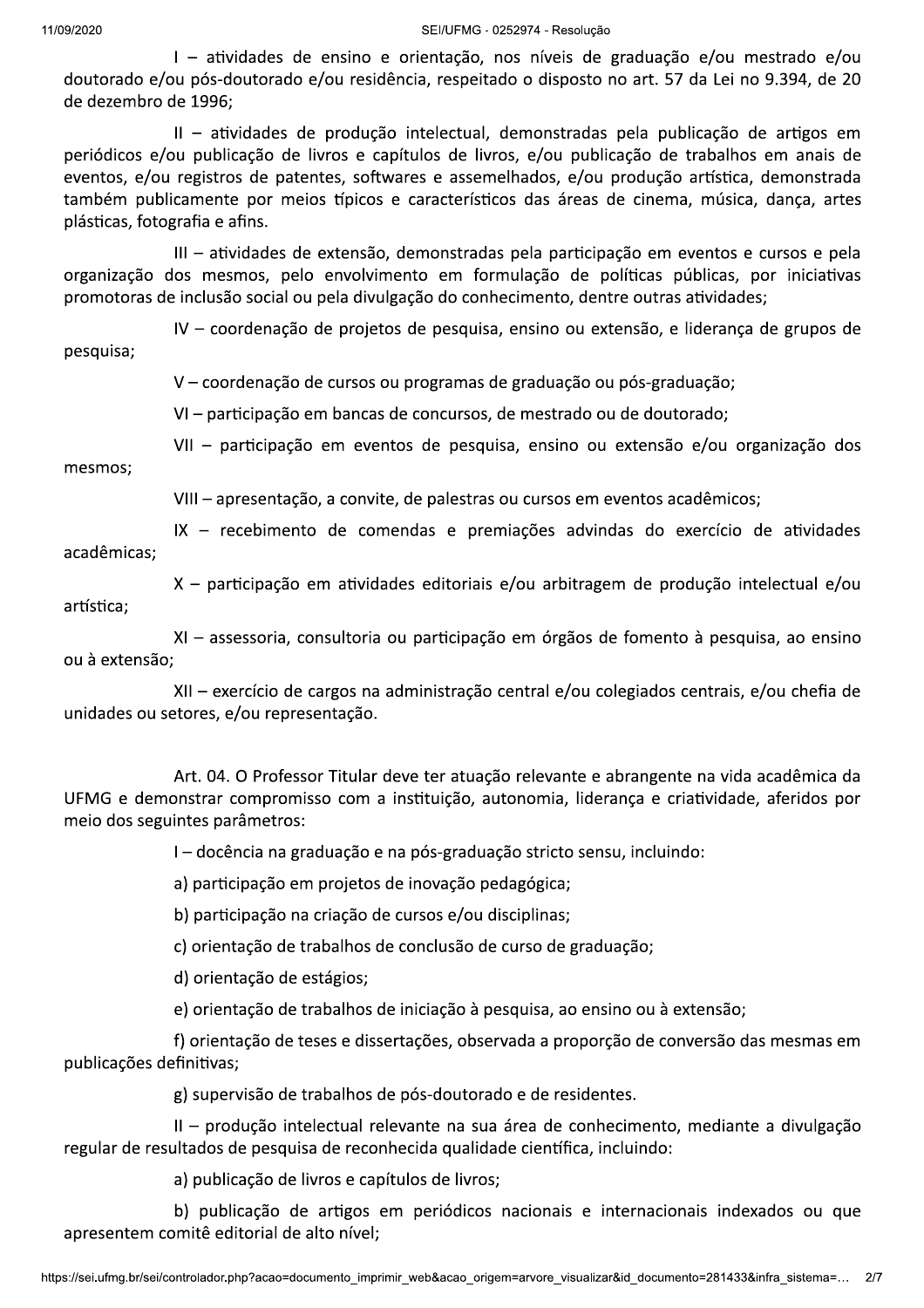SEI/UFMG - 0252974 - Resolução

c) publicação de trabalhos completos em anais de eventos;

d) produção artística divulgada pelos meios próprios a cada arte;

e) registros de patentes, softwares e assemelhados;

III - coordenação de projetos de pesquisa ou extensão, envolvendo:

a) criação e liderança de grupos;

b) formação de pessoal;

c) captação de recursos em órgãos de fomento;

d) contribuição na formulação de políticas públicas.

IV - atividades de gestão, compreendendo o exercício de:

a) cargos de chefia, coordenação ou direção na Universidade;

b) cargos de chefia, assessoramento e direção em órgãos do Ministério da Educação, da Cultura, da Ciência, Tecnologia e Inovação ou em outro relacionado com a área de atuação do docente;

c) representação em órgãos colegiados da Universidade;

d) representação em órgãos do Ministério da Educação, da Cultura, da Ciência, Tecnologia e Inovação ou em outro relacionado com a área de atuação do docente.

V – reconhecimento pelos pares, manifestado pelo desempenho de atividades como:

a) atuação como Professor Visitante em outras instituições;

b) atuação como assessor ou consultor de órgãos de fomento ou instituições de ensino, pesquisa, extensão, arte ou cultura;

c) participação em comitês editoriais de livros ou periódicos especializados;

d) participação em comitês de programa de eventos científicos de abrangência nacional ou internacional:

e) exercício de cargos de direção em associações científicas e de Classe;

f) participação em bancas de defesa de dissertações e teses externas à UFMG;

g) participação em banças de concursos docentes externas à UFMG;

h) participação em projetos interdisciplinares e coordenação dos mesmos;

i) participação em projetos interinstitucionais e internacionais e coordenação dos mesmos;

j) recebimento de premiações por atuação acadêmica relevante.

§ 10 A Congregação definirá, por meio de Resolução comum, a faixa de pontuação a ser atribuída a cada um dos parâmetros anteriormente referidos.

Art. 05. Cabe ao docente requerer ao Diretor da Unidade, a promoção à Classe E, Professor Titular, mediante formulário próprio, acompanhado da seguinte documentação:

a) cópia de seu curriculum vitae, no modelo Lattes, que pode ser complementado com informações adicionais, a critério do docente, atualizado até a data da solicitação, em 6 (seis) vias;

via:

b) comprovação da produção e das atividades que constam do curriculum, em uma única

c) 6 (seis) vias impressas do memorial ou da tese e 1 (um) exemplar em arquivo digital.

§ 10 O memorial deve ser uma exposição escrita de modo analítico e crítico sobre as atividades desenvolvidas pelo candidato, contendo todos os aspectos significativos de sua trajetória profissional, podendo ser complementado, quando couber, por outros meios de expressão.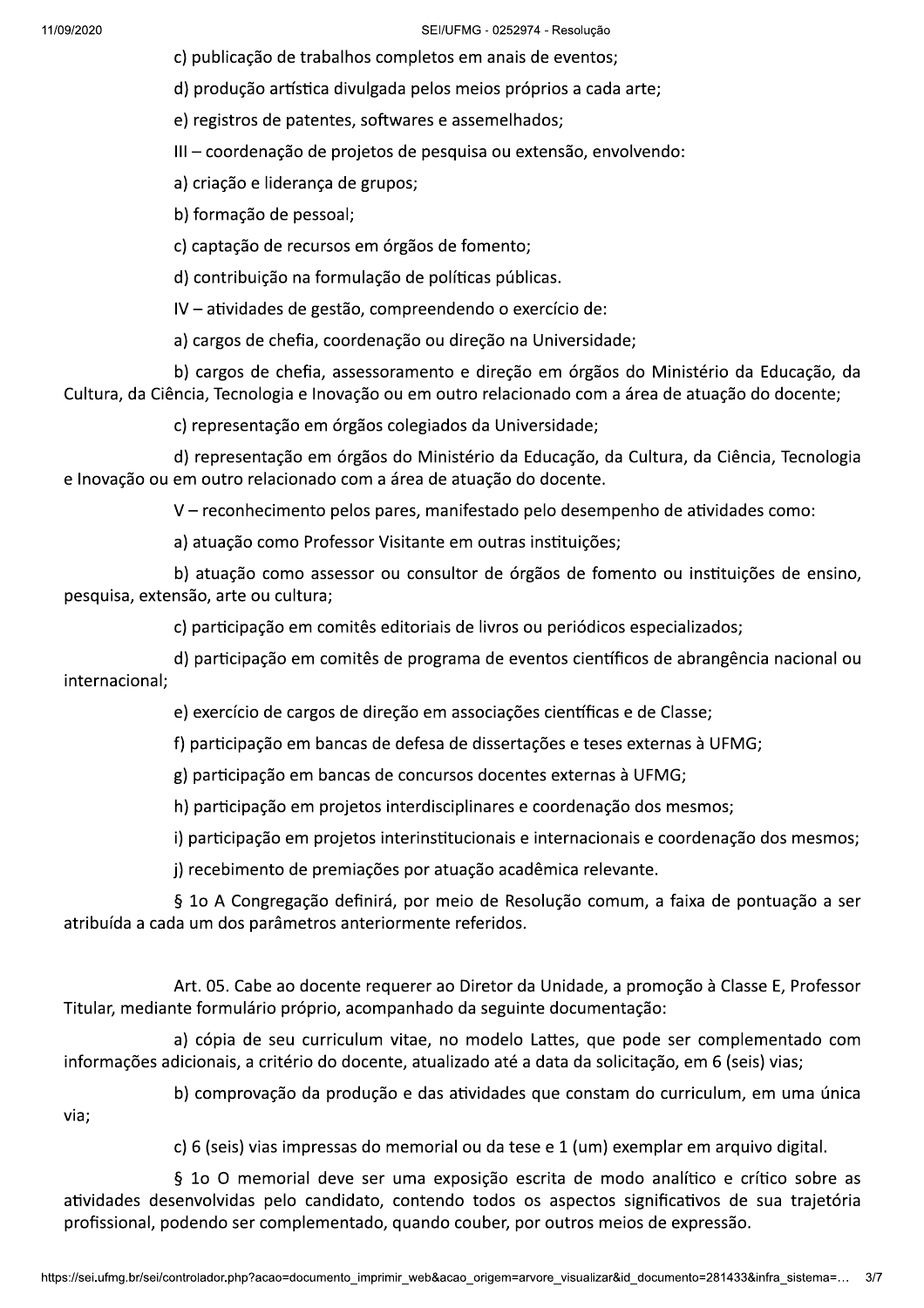SEI/UFMG - 0252974 - Resolucão

§ 20 O memorial deverá demonstrar dedicação ao ensino, à pesquisa e à extensão, apresentando, de maneira organizada, as atividades relativas ao previsto no art. 36 da Resolução no 04/2014 do Conselho Universitário, abordando:

a) a contribuição do candidato para cada área em que sua atuação profissional tenha sido relevante;

b) os resultados alcançados;

c) a importância e o efeito multiplicador de sua contribuição;

d) a identificação de possíveis desdobramentos e consequências dessa contribuição.

§ 30 A tese deve versar sobre tema pertinente para a área de conhecimento do candidato, devendo apresentar abordagem original e ser inédita.

Art. 06. O candidato defenderá seu memorial ou tese em sessão pública, em data, horário e local determinados pelo Diretor da Unidade Acadêmica, a quem compete informar o candidato e os membros da Comissão, bem como divulgar essas informações no âmbito da Unidade.

§ 10 Na apresentação do memorial ou da tese, o professor terá 50 (cinquenta) minutos para a exposição de seu trabalho e cada membro da Comissão Avaliadora disporá de até 30 (trinta) minutos para sua arguição, assegurado igual tempo para as respostas.

§ 20 Na avaliação do memorial, a Comissão Avaliadora examinará os seguintes aspectos, com base na exposição analítica e crítica dos trabalhos do candidato:

a) a metodologia utilizada:

b) o domínio dos temas e ideias que tenham dado sustentação aos trabalhos, atentando, de modo especial, para sua pertinência em relação à área de conhecimento em que atua o docente;

c) a contemporaneidade, extensão, profundidade e evolução dos conhecimentos do candidato na sua área de conhecimento;

d) referências bibliográficas, quanto à sua pertinência, adequação e atualidade;

e) natureza dos trabalhos, quanto à sua pertinência, adequação e atualidade;

f) dados da carreira do candidato que revelem liderança acadêmica;

g) participação do candidato em programas de ensino, pesquisa e extensão, bem como em atividades de administração universitária.

§ 30 Na defesa de tese, a Comissão Avaliadora examinará os seguintes aspectos:

a) relevância e pertinência do tema para a área de conhecimento considerada, bem como a contribuição científica, técnica ou artística do trabalho apresentado pelo candidato;

b) a contemporaneidade, extensão e profundidade do trabalho apresentado, bem como a pertinência, adequação e atualidade das referências bibliográficas;

c) a capacidade do candidato de expor suas ideias com objetividade, rigor lógico e espírito crítico.

Art. 07. Concluído o processo de promoção, o exemplar em arquivo digital do memorial ou da tese será destinado à Coleção Memória Intelectual da UFMG, mantida pela Biblioteca Universitária.

Art. 08. Compete à Congregação da Unidade:

I - constituir Comissão Avaliadora dos pedidos de promoção para a Classe E, Professor Titular, composta por 4 (quatro) membros titulares e 2 (dois) suplentes, todos Professores Titulares que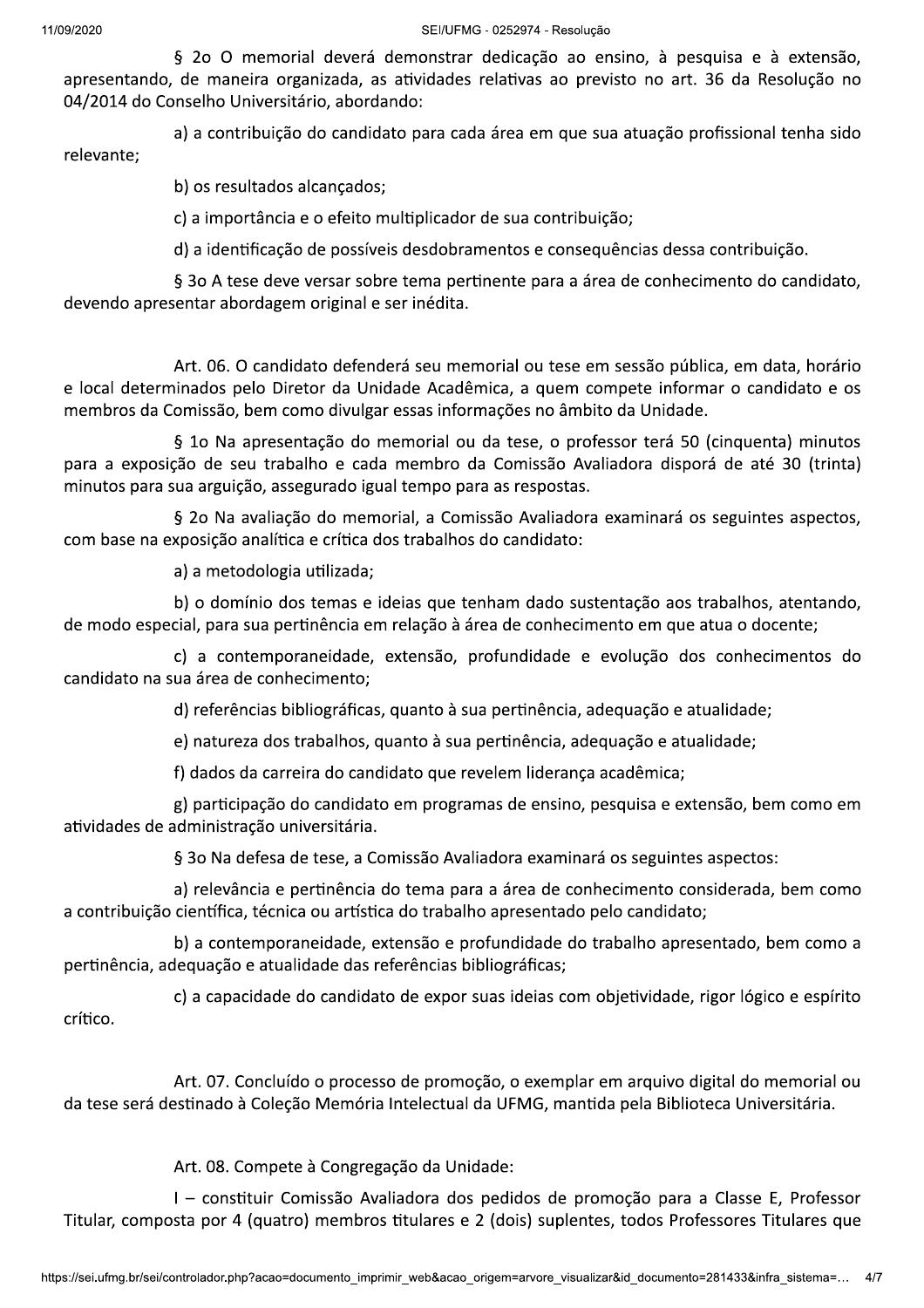SEI/UFMG - 0252974 - Resolucão

tenham o título de Doutor ou Livre-Docente, da área de conhecimento do candidato ou de área afim, com o mínimo de 3 (três) membros titulares e 1 (um) suplente externos à UFMG;

II - aprovar o parecer final conclusivo sobre a promoção, emitido pela Comissão Avaliadora.

Art. 09. Compete à Comissão Avaliadora:

I-indicar seu Presidente;

II – zelar pelo cumprimento de todos os requisitos para a promoção do docente;

III - avaliar o desempenho do docente;

IV – suspender o processo do julgamento por motivo de doenca do docente, comprovada por laudo médico, por impedimento temporário da própria Comissão Avaliadora ou por motivo de força maior, fixando nova data de retomada do julgamento, com aquiescência do docente;

V – emitir parecer final conclusivo sobre a promoção, devidamente fundamentado;

VI - encaminhar ao Diretor da Unidade, no prazo de 48 (quarenta e oito) horas após a sessão pública de avaliação do memorial ou de defesa da tese acadêmica inédita, prorrogável para o primeiro dia útil subsequente caso se trate de sábado, domingo ou feriado, o resultado da avaliação do professor, contendo:

a) parecer final conclusivo;

b) os demais documentos integrantes do processo.

VII - divulgar o parecer final conclusivo.

Parágrafo único. O encerramento dos trabalhos da Comissão Avaliadora ocorrerá somente após a divulgação do resultado.

Art. 10. O resultado final da avaliação da Comissão Avaliadora será obtido da seguinte forma:

I - Cada membro da Comissão Avaliadora atribuirá notas de zero a 100 (cem), separadamente, aos seguintes itens em avaliação:

a) desempenho acadêmico do docente, aferido da análise de seu curriculum vitae e do exame da documentação comprobatória;

b) defesa do memorial ou tese.

II – A nota final de cada membro da Comissão Avaliadora será obtida pela média aritmética das duas notas referidas no inciso anterior:

III - Será aprovado à promoção à Classe E, Professor Titular, o candidato que obtiver de pelo menos 3 (três) membros da Comissão Avaliadora nota final igual ou superior a 70 (setenta).

Art. 11. Às Comissões Avaliadoras compete atribuir notas de zero a 100 (cem) ao desempenho acadêmico do docente, a partir da análise de seu curriculum vitae, e à defesa do relatório consubstanciado das atividades acadêmicas.

§ 10 Na avaliação do desempenho acadêmico serão atribuídas três notas de zero a 100

 $(cem):$ 

a) à atividade prevista no inciso I do art.03;

b) à atividade prevista no inciso II do art. 03;

c) às atividades previstas nos incisos de III a VII do art. 03, em conjunto.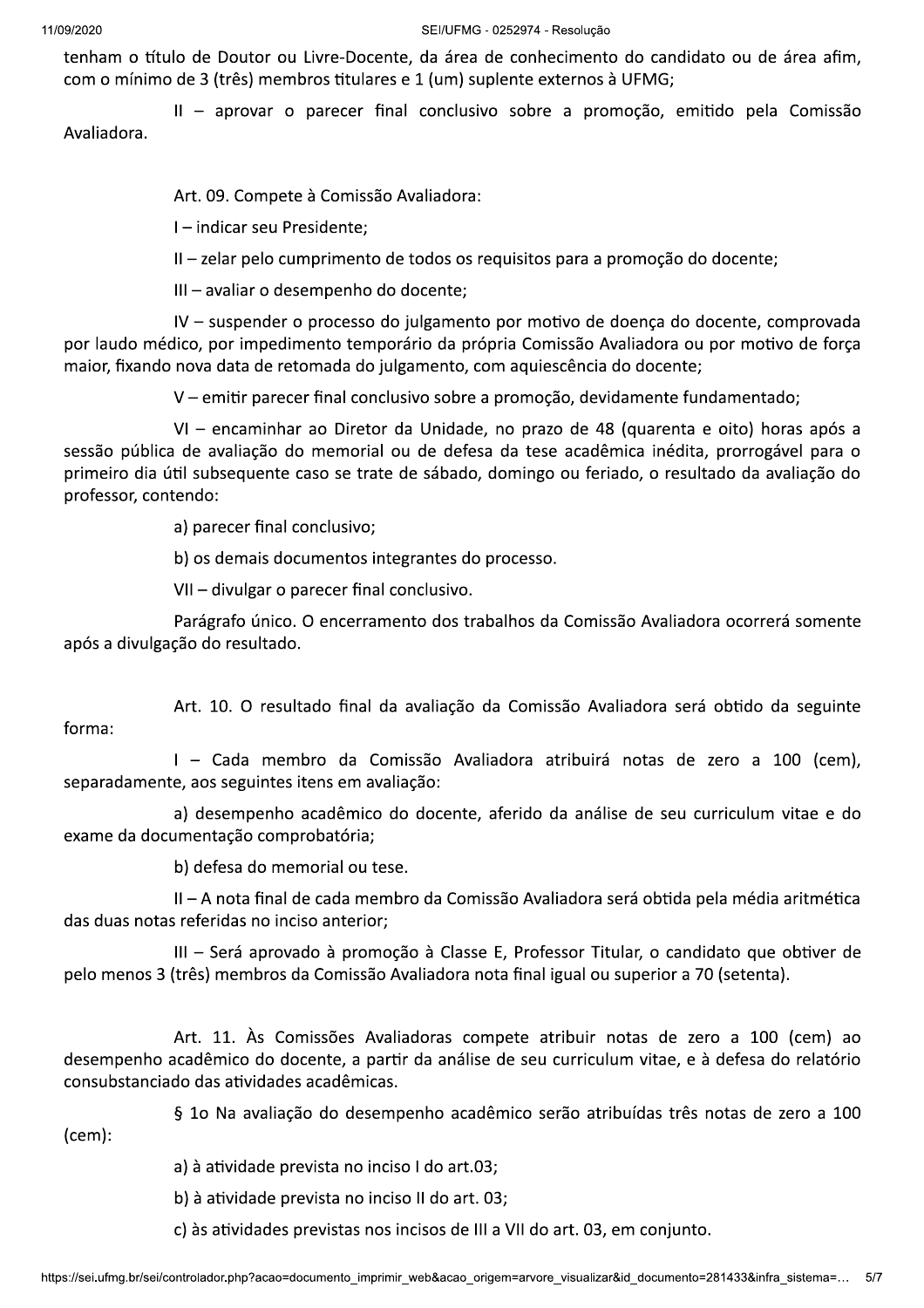§ 20 A nota final da avaliação do desempenho a ser atribuída pelos avaliadores individualmente será igual à média aritmética das três notas referidas no parágrafo anterior.

§ 30 No caso de ocupantes de cargos de gestão ou assessoramento que estejam dispensados da atividade prevista no inciso I do art. 03, a nota da avaliação de desempenho será igual à média aritmética das notas referentes às alíneas "b" e "c", previstas no parágrafo 1o supra.

§ 4o Cada avaliador atribuirá uma única nota à defesa do relatório consubstanciado das atividades acadêmicas.

§ 50 A nota final de cada avaliador será igual à média aritmética da nota final da avaliação de desempenho e da nota da defesa do relatório consubstanciado das atividades acadêmicas.

Art. 12. Será considerado habilitado à promoção à Classe E, Professor Titular, o docente que obtiver nota igual ou superior a 70 (setenta) de pelo menos 3 (três) dos integrantes da Comissão de Avaliação.

Art. 13. Os casos omissos serão resolvidos pela Congregação.

Art. 14. A presente Resolução entra em vigor na data de sua aprovação pela Congregação, dia 31 de agosto de 2020.

> Profa. Terezinha de Fátima Carvalho de Souza Presidente da Congregação Escola de Ciência da Informação da Universidade Federal de Minas Gerais



Documento assinado eletronicamente por Terezinha de Fatima Carvalho de Souza, Diretor(a) de unidade, em 10/09/2020, às 21:44, conforme horário oficial de Brasília, com fundamento no art. 6º, § 1º, do Decreto nº 8.539, de 8 de outubro de 2015.



A autenticidade deste documento pode ser conferida no site https://sei.ufmg.br/sei/controlador externo.php? acao=documento conferir&id orgao acesso externo=0, informando o código verificador 0252974 e o código CRC B58C97B8.

## Parâmetros e indicadores de atividades para a promoção dos integrantes da carreira de magistério Superior da Classe E, Professor Titular,

## da Escola de Ciência da Informação da UFMG

Parâmetros e indicadores para a avaliação das atividades

| <b>Parâmetros</b>                                                                                                                   | <b>Indicadores</b><br>Pontuação<br>máxima |
|-------------------------------------------------------------------------------------------------------------------------------------|-------------------------------------------|
| Produção intelectual                                                                                                                | 100                                       |
| Publicação de livro ou capítulos de livro com ISBN Tradução de livro ou capítulo de livro<br>com ISBN Organização de livro com ISBN |                                           |
| Revisão técnica de livro com ISBN                                                                                                   |                                           |